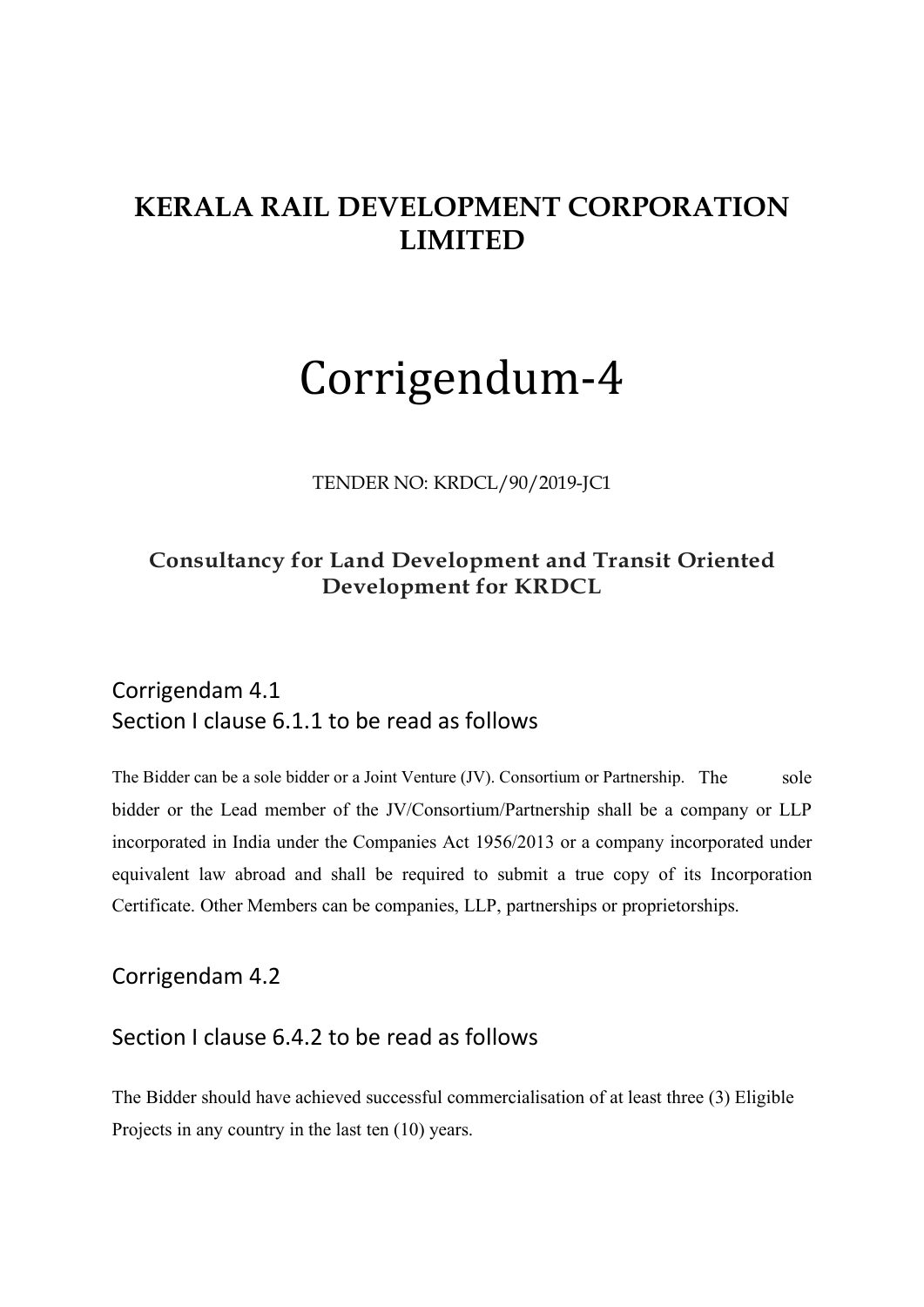# Corrigendam 4.3

# Section I clause 6.5.1 to be read as follows

6.5.1 Similar projects for Clause 6.4 above shall be the national or international consultancy projects awarded by government of India or any State Government in India or by any Foreign Government, regulatory commission, tribunal, multilateral agencies, bilateral agencies, statutory authority or public sector entity or private city authorities or private developers and with value of consultancy services not less than INR 5 crore for Indian projects and USD 1 million for international projects, and involving at least three (3) elements from the following:

- (i) Site surveys and/or assessment;
- (ii) Financial modelling;
- (iii) Business planning;
- (iv) Marketing and commercialisation;
- (v) Stakeholder management;
- (vi) Social and environmental planning;
- (vii) Architectural planning.

#### Corrigendam 4.4

#### Section I clause 7.1.3 stands deleted

#### Corrigendam 4.5

#### Section I clause 7.2.1 to be read as follows

The Bidder shall provide authenticated Board resolution or execute, notarise and submit a Power of Attorney (PoA) to authorise a person as Authorised Signatory for the purpose of submission of the Bid. The format of the PoA shall be as per Appendix A2.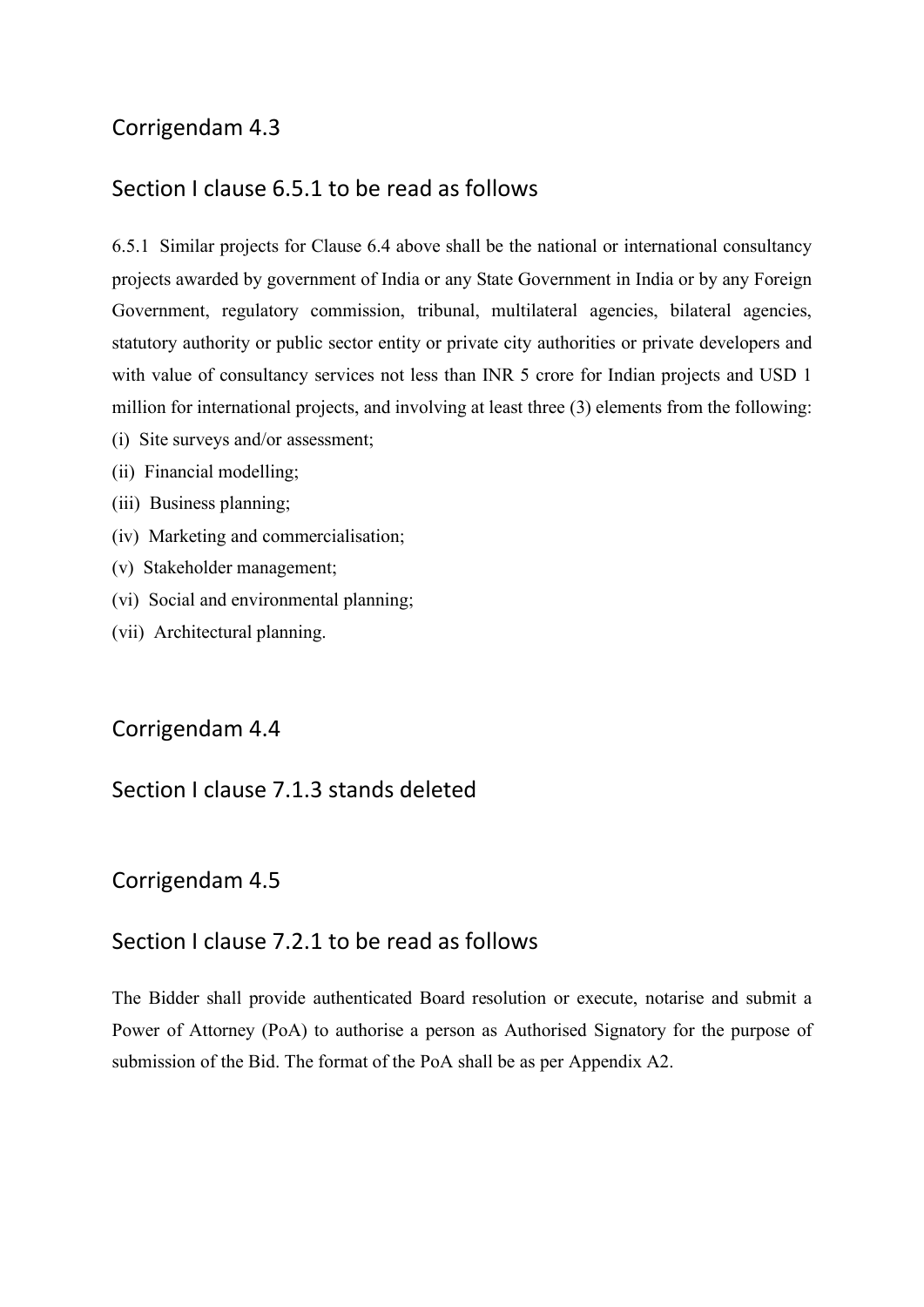# Corrigendam 4.6

## Section I clause 7.2.7 to be read as follows

Should the Bidder for any reason whatsoever, be in doubt about the meaning of anything contained in the Notice Inviting Bids, RFP Documents or the extent of detail in the RFP, the Bidder shall seek clarification from the Employer, not later than the date as specified in this RFP. Bidders shall use the format given in Appendix A6 for seeking clarifications. Any such clarification, together with all details on which clarification had been sought, will be forwarded to all Bidders without disclosing the identity of Bidder seeking clarification. All communications between the Bidder and the Employer shall be conducted in writing.

#### Corrigendam 4.7

# Section I clause 8.4.1 marks for plan for project delivery to be read as 20 instead of 30

Corrigendam 4.8

## Section II clause 5.1 to be read as follows

The Consultant shall mandatorily deploy the following Key Experts:

| # | Position<br>$\log$ Key<br>Expert | Minimum<br>Educational<br>Qualifications          | Minimum Professional Experience                                                                                                                                                                          |
|---|----------------------------------|---------------------------------------------------|----------------------------------------------------------------------------------------------------------------------------------------------------------------------------------------------------------|
| 1 | Team<br>Leader                   | Master's Degree in<br>any field or<br>equivalent. | - Minimum 15 years of professional<br>$\bullet$<br>experience;<br>- Experience of handling at least three<br>$\bullet$<br>consultancy projects (of 6 months duration<br>or more) in leadership capacity. |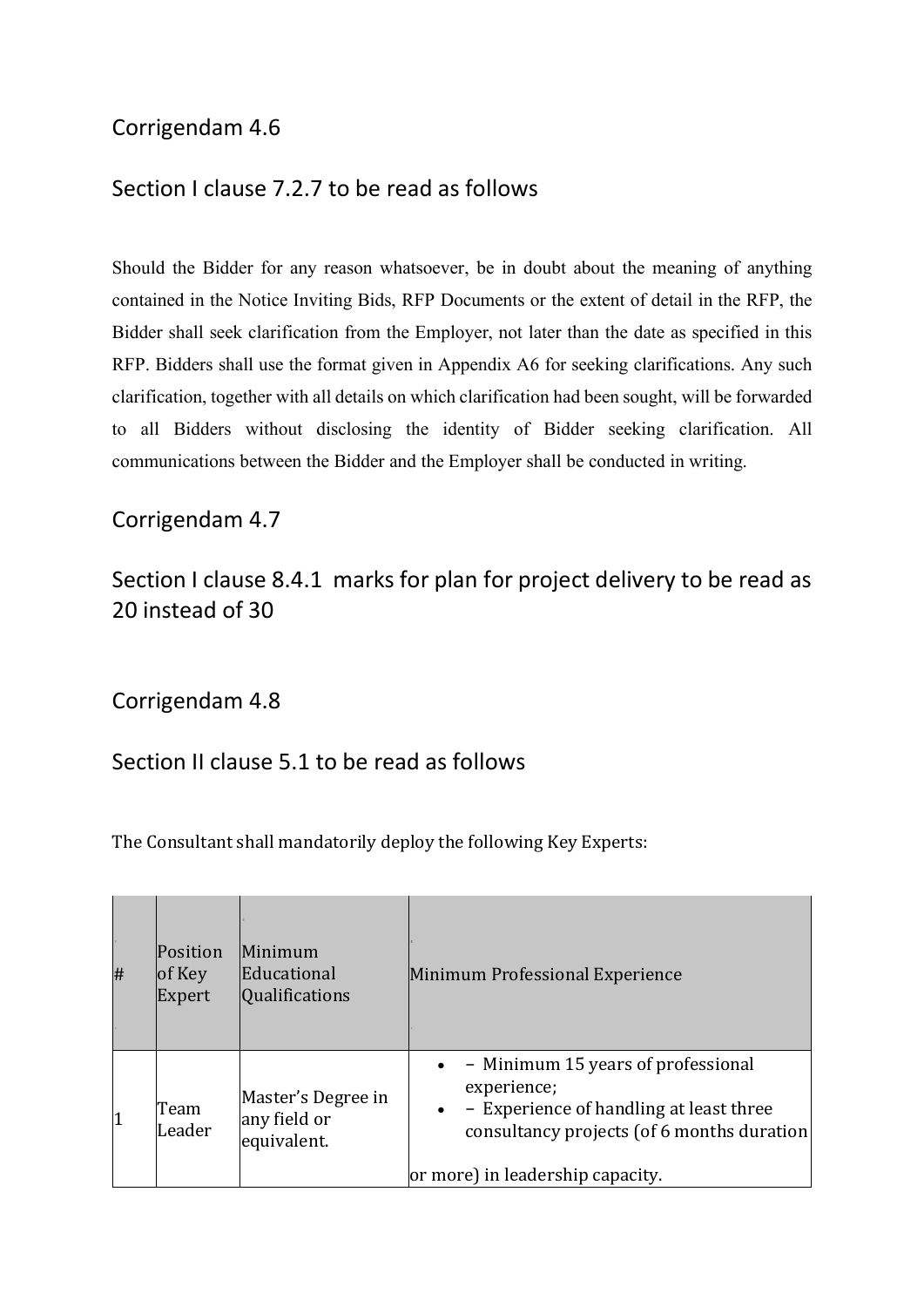| 2 | Real<br>Estate<br>Expert | Master's Degree in<br>any field or<br>equivalent.                                                     | - Minimum 10 years of professional<br>$\bullet$<br>experience;<br>- Minimum 7 years of experience in real-<br>$\bullet$<br>estate/industrial/infrastructure<br>development.                                                                                        |
|---|--------------------------|-------------------------------------------------------------------------------------------------------|--------------------------------------------------------------------------------------------------------------------------------------------------------------------------------------------------------------------------------------------------------------------|
| 3 | Expert                   | MBA/PGDM or<br>Marketing equivalent with<br>Ermort specialization in<br>marketing or related<br>field | - Minimum 10 years of professional<br>experience;<br>- Minimum 7 years of experience in<br>$\bullet$<br>market analysis/demand supply<br>analysis/marketing, branding, positioning<br>strategy areas for large real estate/<br>industrial/infrastructure projects. |

|   | Infrastructure<br><b>Finance Expert</b> | MBA/PGDM or<br>equivalent with<br>specialization in<br>Finance or related field<br>Or CA                  | - Minimum 10 years of professional<br>experience;<br>- Minimum 7 years of experience in<br>institutional/ project finance for large<br>real estate/industrial/infrastructure<br>projects. |
|---|-----------------------------------------|-----------------------------------------------------------------------------------------------------------|-------------------------------------------------------------------------------------------------------------------------------------------------------------------------------------------|
| 5 | <b>PPP Expert</b>                       | Master's Degree in any<br>field or equivalent.                                                            | - Minimum 10 years of professional<br>experience;<br>- Minimum 7 years of experience of<br>consultancy/transaction advisory for<br>infrastructure projects in PPP mode.                   |
|   | Railway<br>Technical<br>6Expert         | Bachelor's Degree in<br>Civil Engineering.                                                                | - Minimum 15 years of professional<br>experience with a railway/metro operator in<br>middle/senior positions                                                                              |
|   | Urban/<br>Transport<br>Planner          | Bachelor's Degree in<br>any field and Masters/<br>PG Diploma in Urban/<br>Transportation/Town<br>Planning | - Minimum 10 years of professional<br>experience with at least five projects related<br>to urban development/ traffic planning/<br>town planning.                                         |